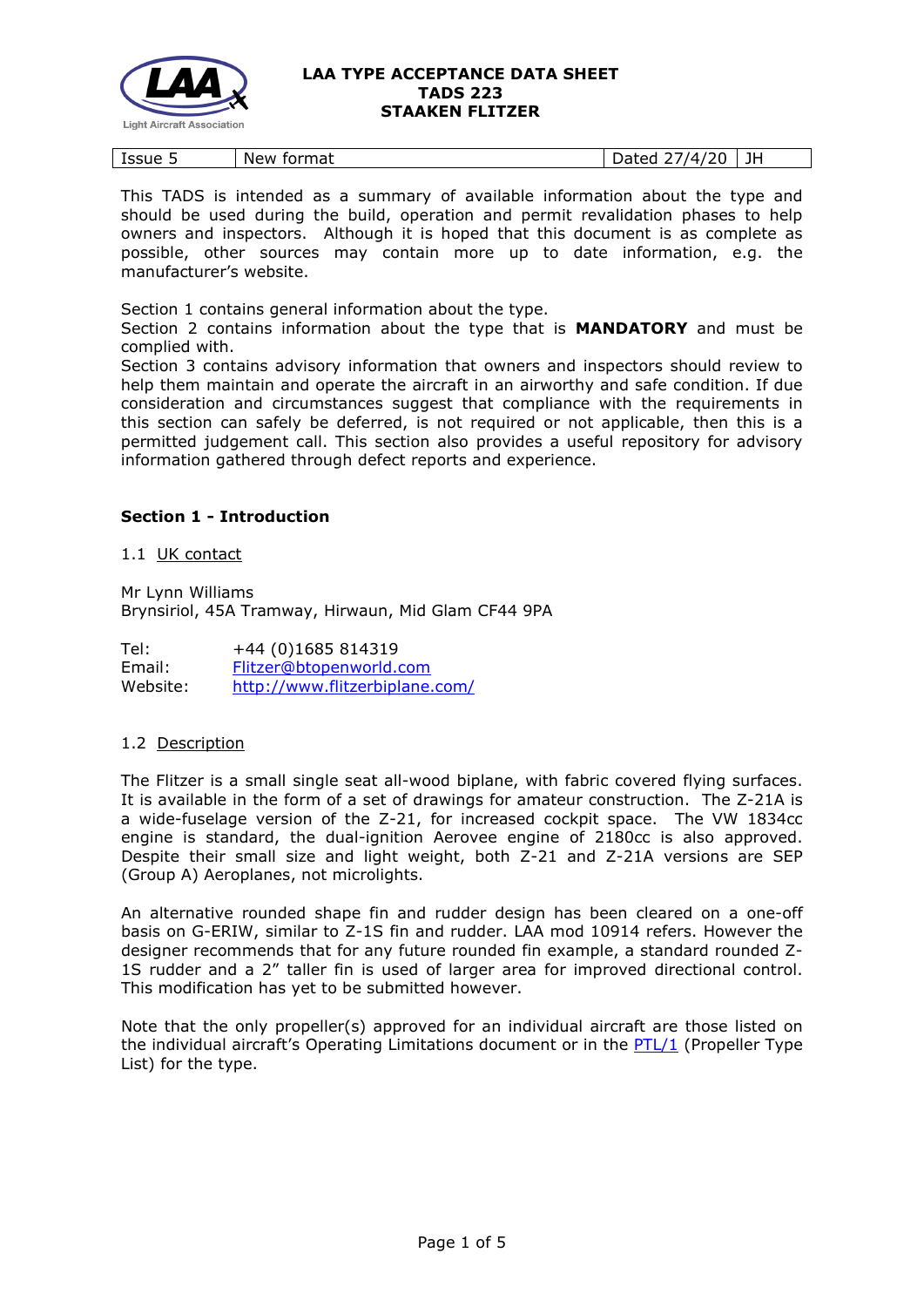

### **Section 2 – Mandatory information for owners, operators and inspectors**

At all times, responsibility for the maintenance and airworthiness of an aircraft rests with the owner. A Condition of a Permit to Fly requires that: *"the aircraft shall be maintained in an airworthy condition".* 

#### 2.1 Fast Build Kit 51% Compliance

Not applicable, the Flitzer is a plans-built aircraft.

#### 2.2 Build Manual

Nil. Drawing list as follows provides all required information.

| Z100  | Z200 |
|-------|------|
| Z101  | 7201 |
| Z102  | Z202 |
| Z102a | Z203 |
| Z103  | Z204 |
| Z104  | Z205 |
| Z105  | Z206 |
| Z106  | 7207 |
| Z107  | Z208 |
| Z108  | Z209 |
| Z109  | Z210 |
| Z110  | Z300 |
|       | Z301 |
|       | Z302 |
|       | Z303 |
|       | Z400 |
|       | 7401 |
|       | 7402 |
|       | Z500 |
|       | Z501 |

#### 2.3 Build Inspections

Build inspection schedule 1B (wooden biplane aircraft). Inspector approval codes A-A or A-W. Inspector signing off final inspection also requires 'first flight' endorsement

## 2.4 Flight Manual

Nil. Refer to 'Flitzer Ground Handling, Flying & Operating, Do's and Don'ts' by Lynn Williams

#### 2.5 Mandatory Permit Directives

None applicable specifically to this aircraft type: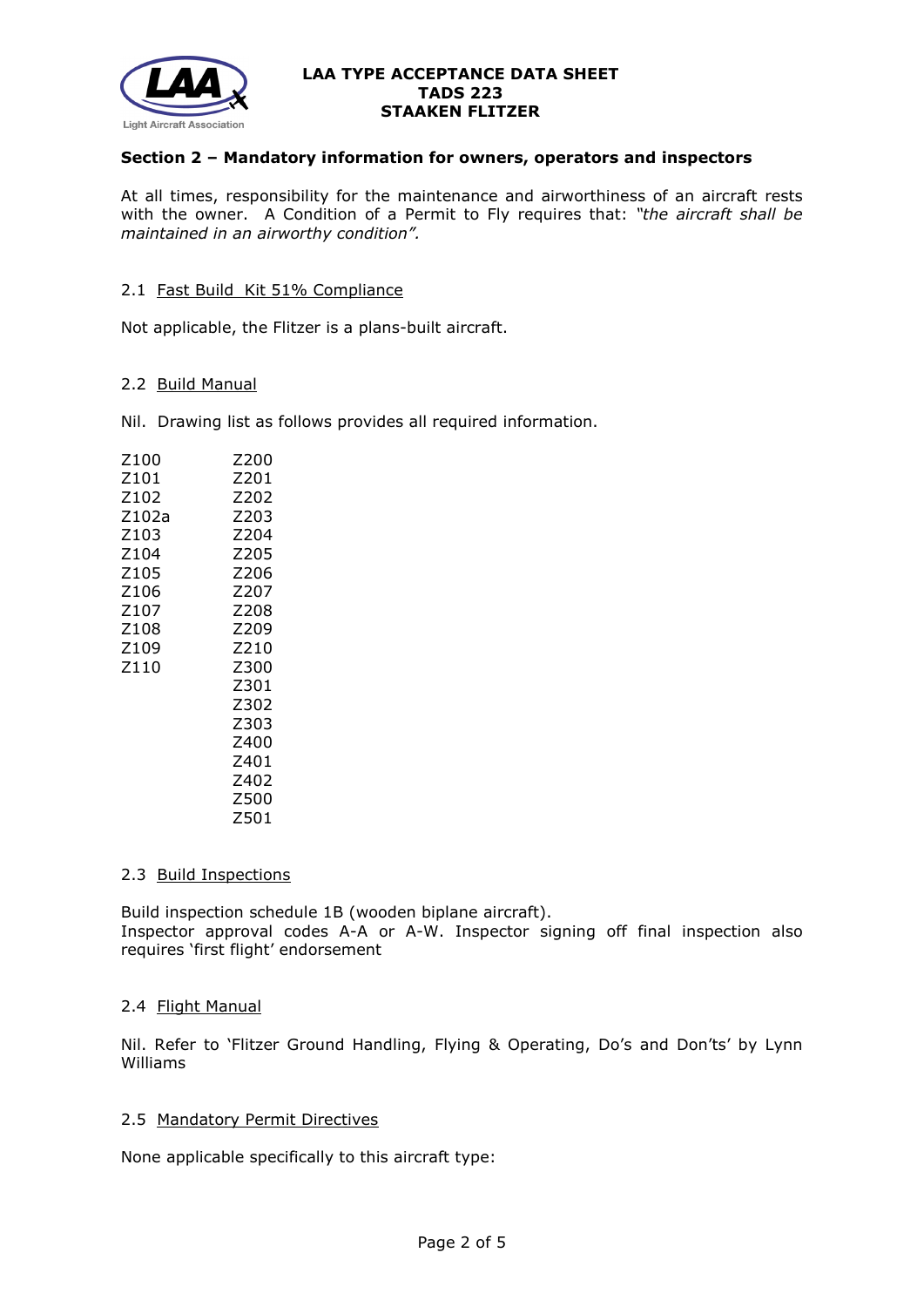

Also check the LAA website for MPDs that are non-type specific [\(TL2.22\)](http://www.lightaircraftassociation.co.uk/engineering/TechnicalLeaflets/Operating%20An%20Aircraft/TL%202.22%20non-type%20specific%20MPDs.pdf).

# 2.6 LAA Required Modifications (including LAA issued AILs, SBs, etc)

LAA safety information dated 10.7.01 describes correct interpretation of drawings for the installation of the shoulder harness attachment cable and construction of the welded engine mount.

73.5" span tailplane (as shown on very early Flitzer drawing Z300 dated 27.10.96) is not an accepted option. Correct tailplane span is 69" per drawing Z300 dated 21.6.97.

2.7 Additional engine operating limitations to be placarded or shown by instrument markings

Notes:

- Refer to the engine manufacturer's latest documentation for the definitive parameter values and recommended instruments.
- Where an instrument is not fitted, the limit need not be displayed.

With VW aero conversion engine:

Maximum CHT: 225°C Maximum EGT: 800°C Oil Temp Limits: 90°C max Oil Pressure: Minimum 2.5 kg/sq. cm @3000 RPM

## 2.8 Control surface deflections

| Ailerons  | Up: 22° - 25°                    |
|-----------|----------------------------------|
|           | Down: 22° - 25°                  |
| Elevators |                                  |
|           | Up: 30° - 34°<br>Down: 20° - 23° |
| Rudder    | Left: 30° - 33°                  |
|           | Right: 30° - 33°                 |

## 2.9 Operating Limitations and Placards

(Note that the wording on an individual aircraft's Operating Limitations document takes precedence, if different.)

- 1. Maximum number of occupants authorised to be carried: One
- 2. The aircraft must be operated in compliance with the following operating limitations, which shall be displayed in the cockpit by means of placards or instrument markings:
	- 2.1 Aerobatic Limitations Aerobatic manoeuvres are prohibited. Intentional spinning is prohibited.
	- 2.2 Loading Limitations Maximum Total Weight Authorised: 750 lbs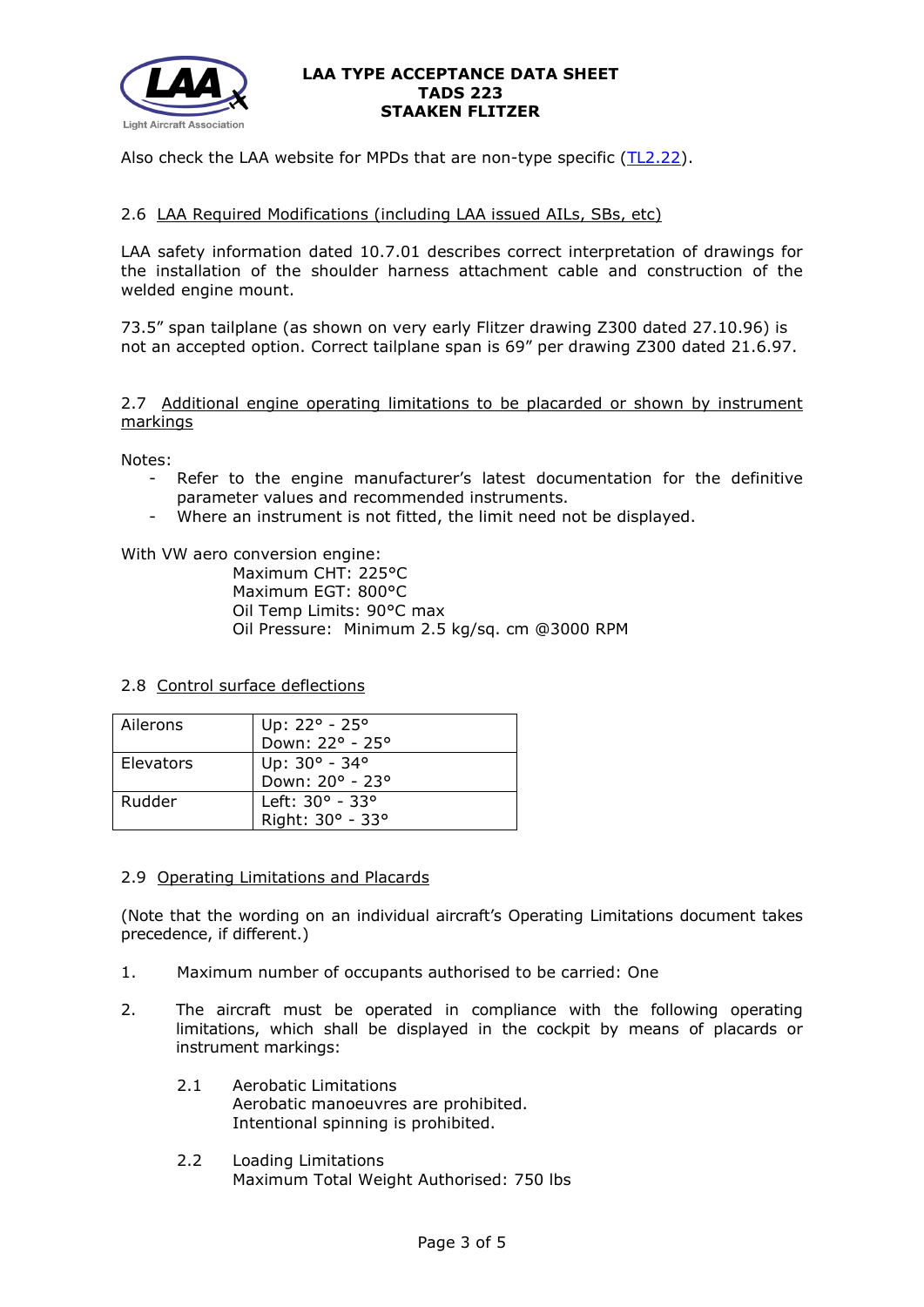

CG Range: 12.0 inches to 14.6 inches aft of datum. Datum Point is: Leading edge of upper wing.

- 2.3 Engine Limitations Maximum Engine RPM: 3300.
- 2.4 Airspeed Limitations Maximum Indicated Airspeed ( $V_{NE}$ ): 120 mph
- 2.5 Other Limitations The aircraft shall be flown by day and under Visual Flight Rules only. Smoking in the aircraft is prohibited.

Additional Placards:

"Occupant Warning - This Aircraft has not been Certificated to an International Requirement"

A fireproof identification plate must be fitted to fuselage, engraved or stamped with aircraft's registration letters.

## 2.10 Maximum permitted empty weight

Fuel tank contents may vary slightly between examples so it is not possible to define a universal maximum empty weight. With full fuel tank, aircraft must be able to carry a pilot weighing 170 lbs without exceeding max gross weight of 750 lbs. Hence max weight of aircraft with full fuel tank is 580 lbs.

## **Section 3 – Advice to owners, operators and inspectors**

## 3.1 Maintenance Manual

None available. CAA CAP 411 Light aircraft maintenance schedule (LAMS) is recommended to develop a tailored maintenance program for the specific aircraft. See the engine manufacturers manual for engine maintenance.

# 3.2 Standard Options

None

# 3.3 Manufacturer's Information (including Service Bulletins, Service Letters, etc)

None available. There is a large library of information available on the Flitzer website <http://www.flitzerbiplane.com/>

## 3.4 Special Inspection Points

• With VW engine, design of conversion to be agreed with LAA Engineering as there is no standard design of VW 1834cc conversion. Dual ignition system (of an accepted type) required. LAA VW Engine Build checklist to be completed during